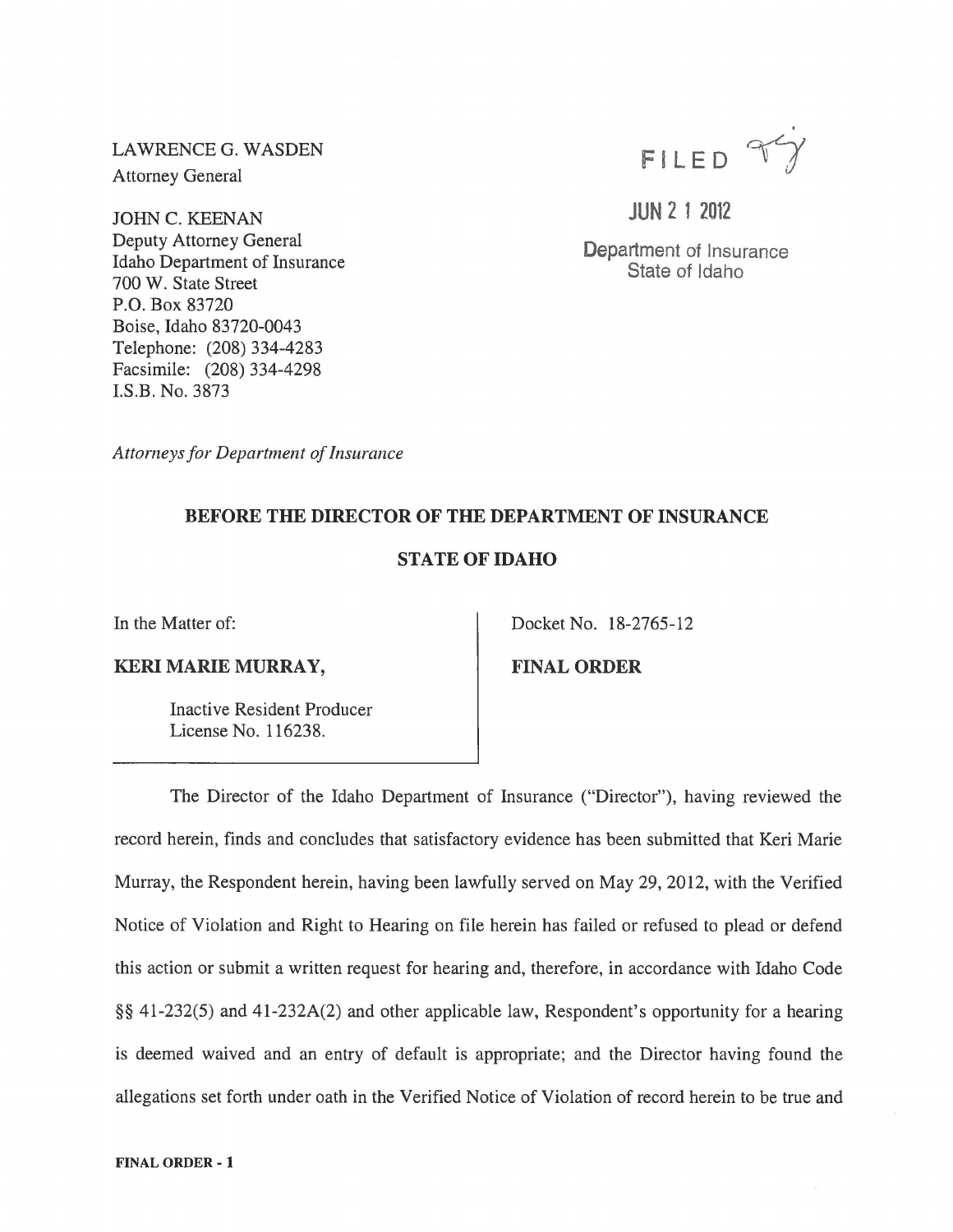correct, therefore, in consideration of the premises:

IT IS HEREBY ORDERED that DEFAULT is hereby entered;

IT IS FURTHER ORDERED that inactive Resident Producer License No. 116238 issued

to KERI MARIE MURRAY is hereby REVOKED; and

IT IS FURTHER ORDERED that an administrative penalty of Two Thousand Dollars (\$2,000.00) is imposed against KERI MARIE MURRAY, with said penalty to be suspended but due and payable upon any future application for a producer license.

IT IS SO ORDERED. Dated this  $\frac{2!}{\text{day of June, 2012}}$ .

IDAHO DEPARTMENT OF INSURANCE

 $_{\rm{By}}$  . Which and place WILLIAM W. DE **Director**